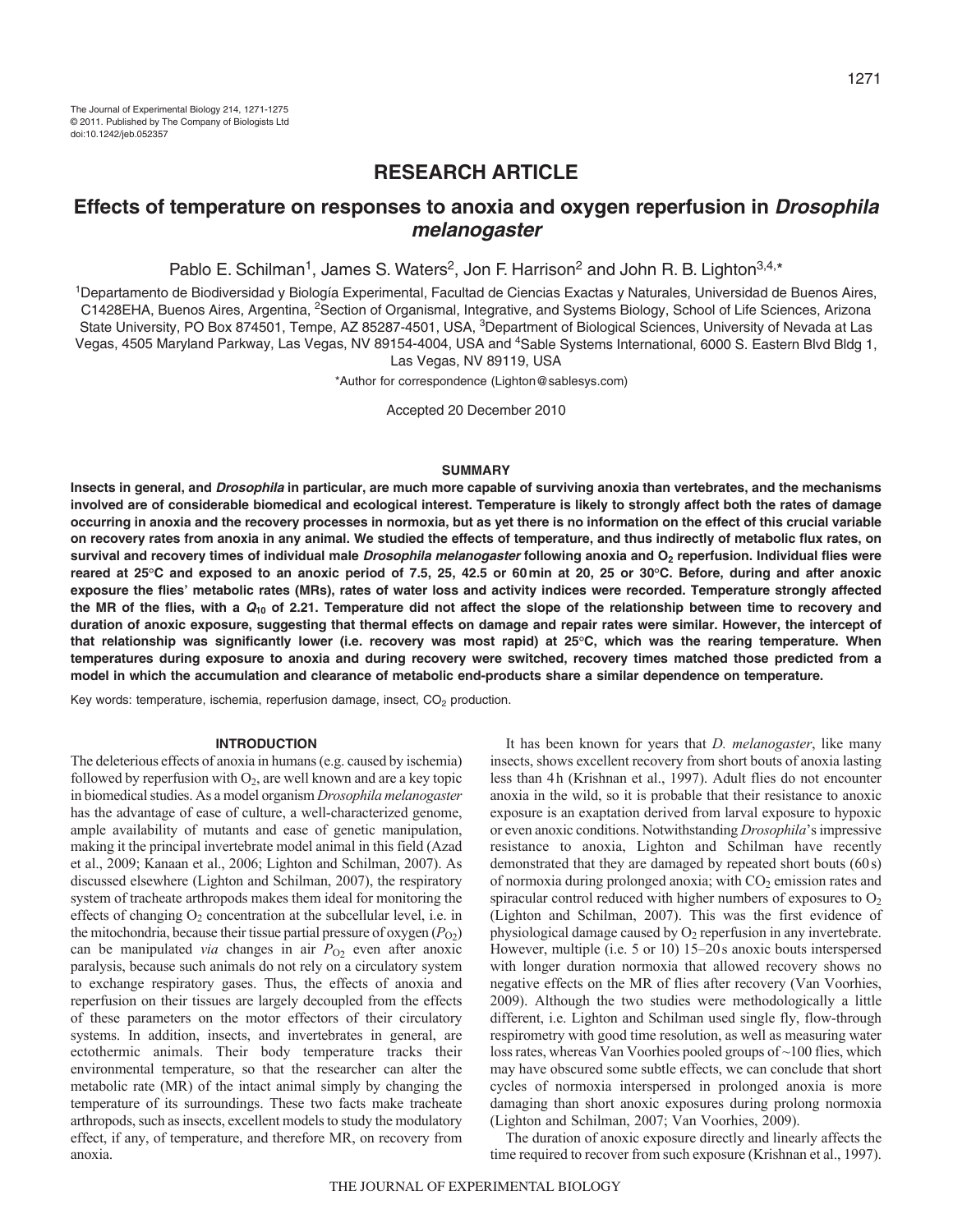# 1272 P. E. Schilman and others

Presumably this occurs because longer durations of anoxia lead to greater damage, including such processes as accumulation of anaerobic end-products, loss of ion gradients and protein unfolding (Harrison and Haddad, 2011). Longer anoxic exposure may also cause mitochondrial changes that increase reactive oxygen species (ROS) production during re-exposure to  $O_2$ . The processes that occur during recovery are less understood, but probably include removal of anaerobic end-products, restoration of ion and water gradients, and repair and/or restoration of protein function (Harrison and Haddad, 2011).

Temperature is a ubiquitous environmental variable for ectotherms, affecting virtually every aspect of metabolic function. Thermal effects on recovery time from anoxic exposure are likely to depend on the relative temperature sensitivity of damage rates during anoxia and repair rates during subsequent re-exposure to normoxia. Higher body temperatures will increase metabolic rates of ectotherms, probably leading to increased production rates of anaerobic end-products and ROS during re-exposure to  $O_2$ . Higher metabolic rates will increase the rate of formation of anaerobic endproducts: lactate, alanine and acetate in *Drosophila* (Feala et al., 2007). Higher temperatures probably also increase ion leakages that disrupt membrane electrical function. During recovery, higher temperatures would be expected to increase the activity of ion pumps restoring membrane ion gradients, catabolic ATP production and enzymatic repair. Increased temperature will also increase MR, probably increasing the rate of reperfusive damage.

The prediction, which to our knowledge has never been experimentally tested, is that if the thermal sensitivity of damage and recovery process are similar, then the recovery time at any given anoxic duration will be independent of temperature and thus indirectly of MR. Alternatively, correlations between temperature and recovery time could point to specific key processes. For example, anoxic damage could be primarily due to ROS production during re-exposure to  $O_2$ , with ROS production increasing exponentially with MR. In this case the slope of the regression line relating the duration of anoxic exposure to recovery time should increase as MR is increased. Another possibility is that recovery time may be primarily limited by the rates of recovery processes such as ion pumping and protein repair; if this is the case then recovery time from a given anoxic exposure should decrease at higher temperatures.

Another factor that may influence the effect of temperature on recovery times from anoxia is thermal adaptation or acclimation. There is abundant evidence that ectotherms, including *Drosophila*, demonstrate both acclimatory and adaptive responses that enhance performance at the habitat temperature (Gibbs et al., 1998; Overgaard et al., 2008). Such compensatory alteration of structure could result in the shortest recovery times occurring at the rearing temperature for these flies.

## **MATERIALS AND METHODS Animals**

Male *Drosophila melanogaster* Meigen, between 4 and 10days of age were used in the experiments. All flies were of the Canton-S strain, reared at 25°C at the University of Nevada at Las Vegas, NV, USA, and kept at Sable Systems International (SSI, Las Vegas, NV, USA) at the ambient light:dark cycle at a controlled temperature of 25±0.2°C.

## **Respirometry**

Flow-through respirometry with automated switching between anoxia and normoxia was performed as described by Lighton and Schilman (Lighton and Schilman, 2007). Briefly, we used a Sable Systems International SI-1 CO<sub>2</sub>-based flow-through respirometry system, capable of measuring the  $CO<sub>2</sub>$  and water vapor output of individual flies in real time at a mass flow rate of 50ml min–1. The respirometry chamber (interior volume <1ml) was constructed of metal, with sapphire windows at each end to allow photoelectric detection of activity while maximizing thermal homogeneity (Drosophilator; SSI). The fly was therefore surrounded by a highly thermally conductive environment. Air entering the chamber for flow-through respirometry was first equilibrated to the chamber's temperature by traveling through a serpentine path milled into the upper metal surface of the metal block from which the chamber was machined. The chamber was in tight thermal contact with a temperature-controlled plate (PELT-5; SSI), which controlled the chamber's temperature with a precision of  $\pm 0.1$ °C (Fig. 1). The input gas stream for the system could be switched between ambient air scrubbed of  $CO_2$  and pure N<sub>2</sub>. Any residual leakage of  $CO_2$  into the inactive side of the solenoid valve was eliminated by a small downstream CO<sub>2</sub> scrubber. We experimentally verified that switching between gas streams took place without affecting the  $CO<sub>2</sub>$ readings. Essentially complete transition between normoxia and anoxia took place in <30s. Switching of the incurrent airstream and periodic baselining of the system took place automatically under the control of the data acquisition system (ExpeData, SSI). Data were sampled at 1Hz, using intra-sample finite impulse response digital filtration to reduce analyzer noise (Lighton, 2008).

## **Experimental procedure**

In the first series of experiments, an individual male *Drosophila* was directly aspirated from its container and placed in the chamber. The recording began with a 3min baseline segment to establish the zero points for the  $CO<sub>2</sub>$  and water vapor analyzers. After that, the  $CO<sub>2</sub>$  and H<sub>2</sub>O released by the fly were measured for 24 min (plus another baseline after 12 or 17min). The incurrent air was changed to pure  $N_2$  for 7.5, 25, 42.5 or 60 min. After anoxia exposure, measurement continued for another 30–60min (depending on the anoxia duration), and at the end another 3min baseline was taken. The same procedure was repeated at 20, 25 and 30°C. When the



Fig. 1. Metal respirometry chambers (volume <1 ml) with sapphire windows at each end to allow photoelectric detection of activity used in all experiments. The chamber was in tight thermal contact with a temperaturecontrolled plate. Air entering the chamber was equilibrated to the chamber's temperature by traveling through a serpentine path milled into the upper metal surface of the metal block.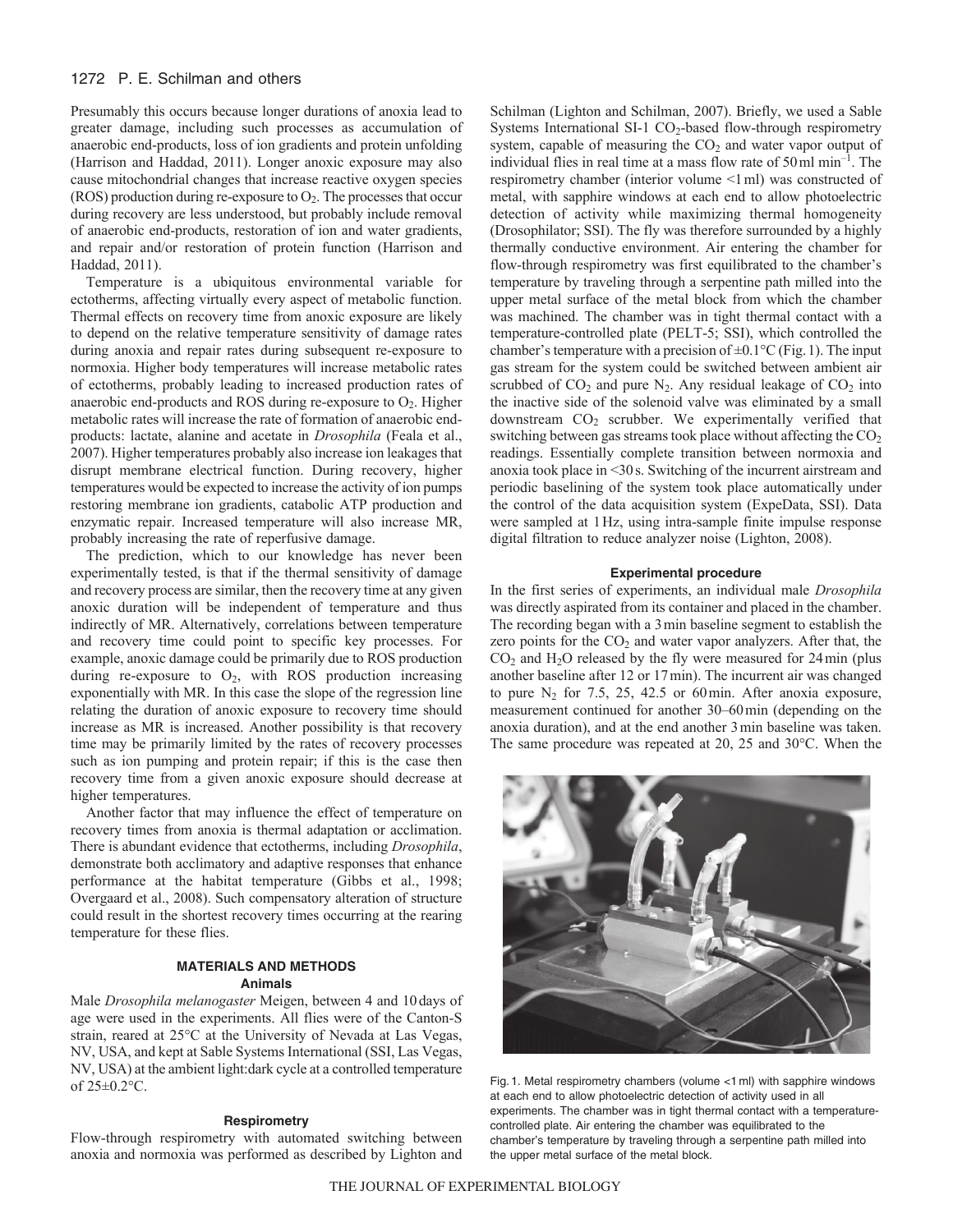

Fig. 2. Schema showing the protocol used in the second series of experiments. Time is in minutes. Temperature in the first 50 min (T1) was fixed at 20 or 30°C. For the first 25 min, flies were exposed to normoxic conditions. For the next 25 min flies were exposed to an anoxic atmosphere (pure nitrogen). Temperature in the last 100 min (T2) was also fixed at 20 or 30°C. T2 was the period allowed for recovery in normoxic conditions. Treatments were performed at 20/20; 20/30 and 30/20°C (T1/T2, respectively).

recording was complete, the fly was immobilized with  $N_2$ , removed from the chamber and weighed to the nearest  $1 \mu$ g using a Cahn C-32 ultramicrobalance (Cahn Instruments Inc., Cerritos, CA, USA). The mass of water lost during the recording, as determined from the respirometry data, was added to its post-recording mass (Lighton et al., 2004).

In order to uncouple the effect of temperature, and thus MR, on metabolic end-product production and clearance, a second series of experiments was performed. In this series, only the activity was monitored because it has been established that no significant differences exist between critical  $P_{O_2}$  values calculated from activitybased and CO<sub>2</sub> production-based methods (Klok et al., 2010). The second series of experiments consisted of two periods with temperatures *T*1 and *T*2. *T*1 lasted for 50min. During half of that time, i.e. 25min, the flies were exposed to normoxic conditions, and during the other 25min flies were exposed to an anoxic atmosphere. *T*2 lasted for the 100min of the recovery period in normoxic conditions at temperature 2 (see schema in Fig.2). *T*1 and *T*2 were fixed at 20 or 30°C giving, as a result, the following treatments: 20/20, 20/30 and 30/20°C (*T*1/*T*2, respectively).

Resumption of activity after anoxic exposure was clearly evident in the photoelectric activity record, and was objectively quantified using the absolute difference sum breakpoint method (Lighton and Turner, 2004). Recovery times were measured, analyzed and compared across groups.

#### **Statistics**

 $CO<sub>2</sub>$  and water vapor signals were converted and expressed in  $\mu$ lh<sup>-1</sup> and  $\mu$ gh<sup>-1</sup>, respectively [for a complete set of equations see Lighton (Lighton, 2008)]. Values are means  $\pm$  standard errors (s.e.m.) and the sample sizes (*N*) are given. Regressions were computed by the least squares method, with significance testing by ANOVA. Regressions were compared using analysis of covariance (ANCOVA) using the RudeStat statistical package within ExpeData. For the second experimental series, the effect of temperature, i.e. MR, on the proportion of recovered flies during the assay time (i.e.



Fig. 3. Typical traces of a 25 min anoxia exposure at 25°C (single male fly, mass 0.793 mg). Black trace: rate of CO<sub>2</sub> emission ( $\dot{V}_{CO_2}$ ); red trace: rate of water loss (WLR); green trace: activity (arbitrary units). A, initiation of anoxia; B, baseline (respirometer chamber switched out of circuit under program control); E, excretion event (which demonstrates the rapid response time for the water vapor signal); N, re-initiation of normoxia; S, secondary peak of CO<sub>2</sub> output.

100 min) was tested using the  $\chi^2$ -test of independence, and the effect of temperature on recovery times was tested using one-way ANOVA and *a posteriori* Tukey's tests (Zar, 1984); these tests were carried out within InStat (GraphPad Software, Inc., San Diego, CA, USA).

#### **RESULTS**

The mean body mass of the flies was  $0.878\pm0.006$  mg ( $N=101$ ). Basic statistics can be found in Table1. In the first series of experiments to assay the effects of body mass and temperature on the  $\dot{V}_{\text{CO2}}$  of the flies, we performed a multiple regression analysis of logtransformed  $\dot{V}_{\text{CO}_2}$  against log-transformed body mass and measurement temperature. As expected, given the limited variance of body mass, no significant effect of body mass on  $\dot{V}_{\text{CO}_2}$  was found ( $t_{98}=0.13, P>0.4$ ). Thus, we expressed  $\dot{V}_{CO_2}$  on a whole-animal rather than a mass-specific basis. Expressed as the relationship between log-transformed  $\dot{V}_{\text{CO}_2}$  and temperature, the effect of temperature on  $\dot{V}_{\text{CO}_2}$  was profound ( $t_{98}=10.77$ ,  $P<10^{-6}$ ), with a slope of 0.0343, corresponding to a  $Q_{10}$  of  $10^{0.343}$  or 2.21 (overall significance: *F*2,9859.77, *P*<10–6).

The effects of anoxic exposure were similar to those previously reported for *D. melanogaster* strain Oregon-R at 25°C (Lighton and Schilman, 2007). Fig.3 shows a typical example. Briefly, a short peak of CO2 emission occurred at the onset of anoxia, followed by a rapid decline to values close to the system baseline of zero CO2. Following resumption of normoxia, mitochondrial CO<sub>2</sub> production resumed and recovery, as assayed by resumption of voluntary motor activity, resumed in due course.

Our primary aim was to assess the effects of changing MR on the relationship between the duration of anoxic exposure and the time taken for recovery, i.e. restoration of voluntary motor activity. The slope of this line was not affected by measurement temperature and thus was unaffected by MR (Fig.4). The common, dimensionless slope was 0.583±0.028.

Table 1. Rate of CO<sub>2</sub> emission and water loss of male *Drosophila melanogaster* at 20, 25 and 30°C

| Temperature (°C) | $V_{CO2}$ (µl h <sup>-1</sup> ) | $PV_{CO2}$ (µl h <sup>-1</sup> ) | WLR $(\mu g h^{-1})$ | Ν  |  |
|------------------|---------------------------------|----------------------------------|----------------------|----|--|
| 20               | $2.58 \pm 0.14$                 | $4.59+0.15$                      | $0.066 \pm 0.007$    | 34 |  |
| 25               | $3.73 \pm 0.20$                 | $6.61 \pm 0.21$                  | $0.078 \pm 0.009$    | 31 |  |
| 30               | $5.47 \pm 0.16$                 | $8.72 \pm 0.23$                  | $0.124 \pm 0.016$    | 36 |  |

*V<sub>CO2</sub>*, rate of CO<sub>2</sub> emission per fly; P*V<sub>CO2</sub>*, peak rate of CO<sub>2</sub> emission per fly at the start of anoxia exposure; WLR, rate of water loss per fly; N, sample size.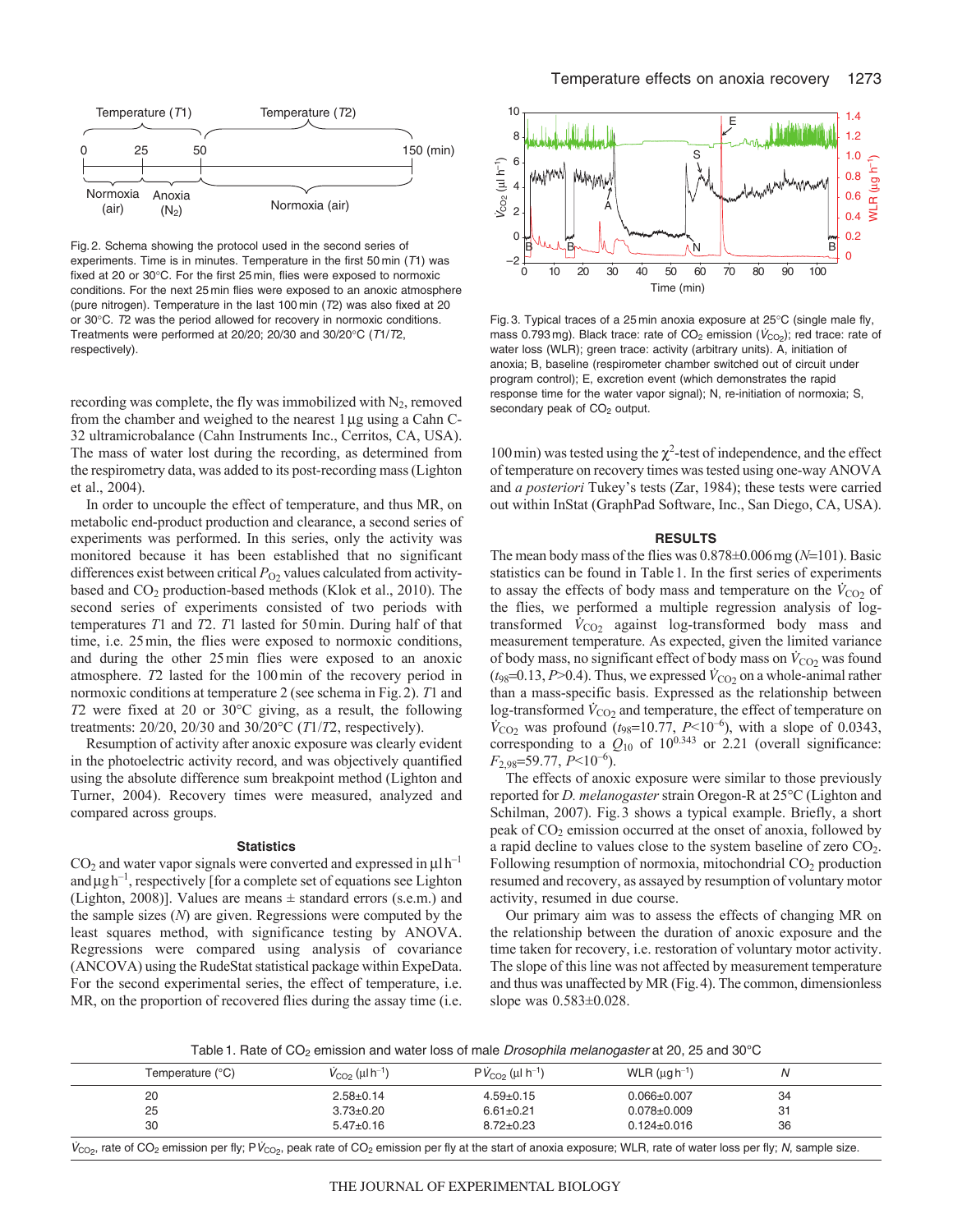

Fig. 4. The relationship between anoxia exposure duration and recovery time (the point at which the photoelectric activity recording revealed that voluntary activity had resumed) at 20, 25 and 30°C (black, red and green traces, respectively). Temperature, and thus metabolic rate, had no significant effect on the slope of recovery time vs duration of anoxic exposure (ANCOVA:  $F_{2,81}$ =1.12, P=0.3). Slopes measured at 20, 25 and 30°C shared a common dimensionless value of 0.583±0.028. However, intercepts differed significantly across temperatures, being significantly lower at the raising temperature of 25°C than at either 20 or 30°C  $(F_{2,83}=4.69, P=0.01).$ 

Temperature significantly affected the intercept of the regression relating recovery time to anoxia duration (Fig.4). The intercept at 25°C, the rearing temperature, was lowest (6.29±8.41min, adjusted mean 25.50), *vs* 20°C (10.24±8.70min, adjusted mean 29.45) and 30°C (9.06±9.00min, adjusted mean 28.29). The intercepts at 20 and 30°C did not differ significantly  $(F_{1,53}=0.56, P=0.4)$ . The intercept at 20 $^{\circ}$ C was significantly greater than at 25 $^{\circ}$ C ( $F_{1,57}$ =8.72, *P*=0.004). The intercept at 30°C was also significantly greater than at 25°C (*F*1,554.07, *P*<0.05).

In the second series of experiments we changed the temperature between the anoxic and recovery periods of the experiment while holding the anoxia duration constant at 25min. From a total of 40 flies, 33 recordings were analyzed. One fly was discarded because it was a female, another because it was dead at the end of the experiment and the other five because they showed no activity during the pre-anoxic phase (first 25min).

The statistical analysis revealed highly significant differences across treatments in the proportion of flies that recovered before



Fig. 5. Mean  $\pm$  s.e.m. of Anoxia recovery times (the point at which the photoelectric activity recording revealed that voluntary activity had resumed) in minutes as a function of the temperature treatment (°C), which modulated the metabolic rates of the flies. Treatments were: anoxia at 20°C and recovery in normoxia at the same temperature (20/20; left bar) or at 30°C (20/30; middle bar) and anoxia at 30°C and recovery at 20°C (30/20; right bar; see Materials and methods for detailed explanation). Values are means  $\pm$  s.e.m. Letters indicate significant differences between treatments – a, b:  $P<0.05$ ; a, c and b, c:  $P<0.001$  (a posteriori Tukey's test). Inset: percentages of insects that recovered in less than 100 min. Significant differences were found ( $\chi^2$ -test of independence:  $\chi^2$ <sub>2</sub>=18.932,  $P<0.0001$ ).

the assay ended ( $\chi^2$ -test of independence:  $\chi^2$ <sub>2</sub>=18.932, *P*<0.0001; Fig.5 inset). The *a posteriori* comparison revealed a significantly smaller recovery for flies exposed to anoxia at 30°C and then allowed to recover at 20°C (only 2 out of 16, i.e. 12.5%), whereas no significant differences were found between treatments 20/20 (seven out of eight; i.e. 87.5%) and 20/30 (eight out of nine; i.e. 88.89%;  $\chi^2$ -test of independence:  $\chi^2$ <sub>1</sub>=0.008, *P*<0.9293; Fig. 5 inset). Temperature, and thus MR, significantly affected recovery times (*F*2,1424.527, *P*>0.0001; one-way ANOVA; Fig.5, Table 2). An *a posteriori* Tukey's test indicated significant differences across all treatments: 20/20 *vs* 20/30, *q*4.515, *P*<0.05; 20/20 *vs* 30/20, *q*=6.723, *P*<0.001 and 20/30 *vs* 30/20, *q*=9.774, *P*<0.001 (Fig. 5). Recovery times from the first and second series of experiments in flies exposed to 25min of anoxia at 20°C were not significantly different  $(t_{12}=1.446, P=0.174$ ; unpaired *t*-test).

| Table 2. Effects of ambient temperature on recovery time and survival of Drosophila melanogaster for four different anoxia exposure |
|-------------------------------------------------------------------------------------------------------------------------------------|
| durations                                                                                                                           |

| Temperature (°C) | Anoxia duration (min) | Recovery time (min) | Survival    |
|------------------|-----------------------|---------------------|-------------|
| 20               | 7.5                   | $11.84 \pm 0.70$    | 7/8 (87.5%) |
| 20               | 25                    | 27.00±1.75          | 7/8 (87.5%) |
| 20               | 42.5                  | $34.72 \pm 2.64$    | 7/8 (87.5%) |
| 20               | 60                    | $46.22 \pm 2.09$    | 8/10 (80%)  |
| 25               | 7.5                   | $10.92 \pm 1.12$    | 8/8 (100%)  |
| 25               | 25                    | $22.21 \pm 1.84$    | 8/8 (100%)  |
| 25               | 42.5                  | $32.45 \pm 2.45$    | 7/7 (100%)  |
| 25               | 60                    | $38.69 \pm 1.65$    | 8/8 (100%)  |
| 30               | 7.5                   | $12.63 \pm 1.00$    | 8/8 (100%)  |
| 30               | 25                    | $23.55 \pm 2.04$    | 7/8 (87.5%) |
| 30               | 42.5                  | $35.99 \pm 2.27$    | 8/8 (100%)  |
| 30               | 60                    | $41.84 \pm 2.52$    | 4/12(33%)   |

All flies were male and reared at 25°C.